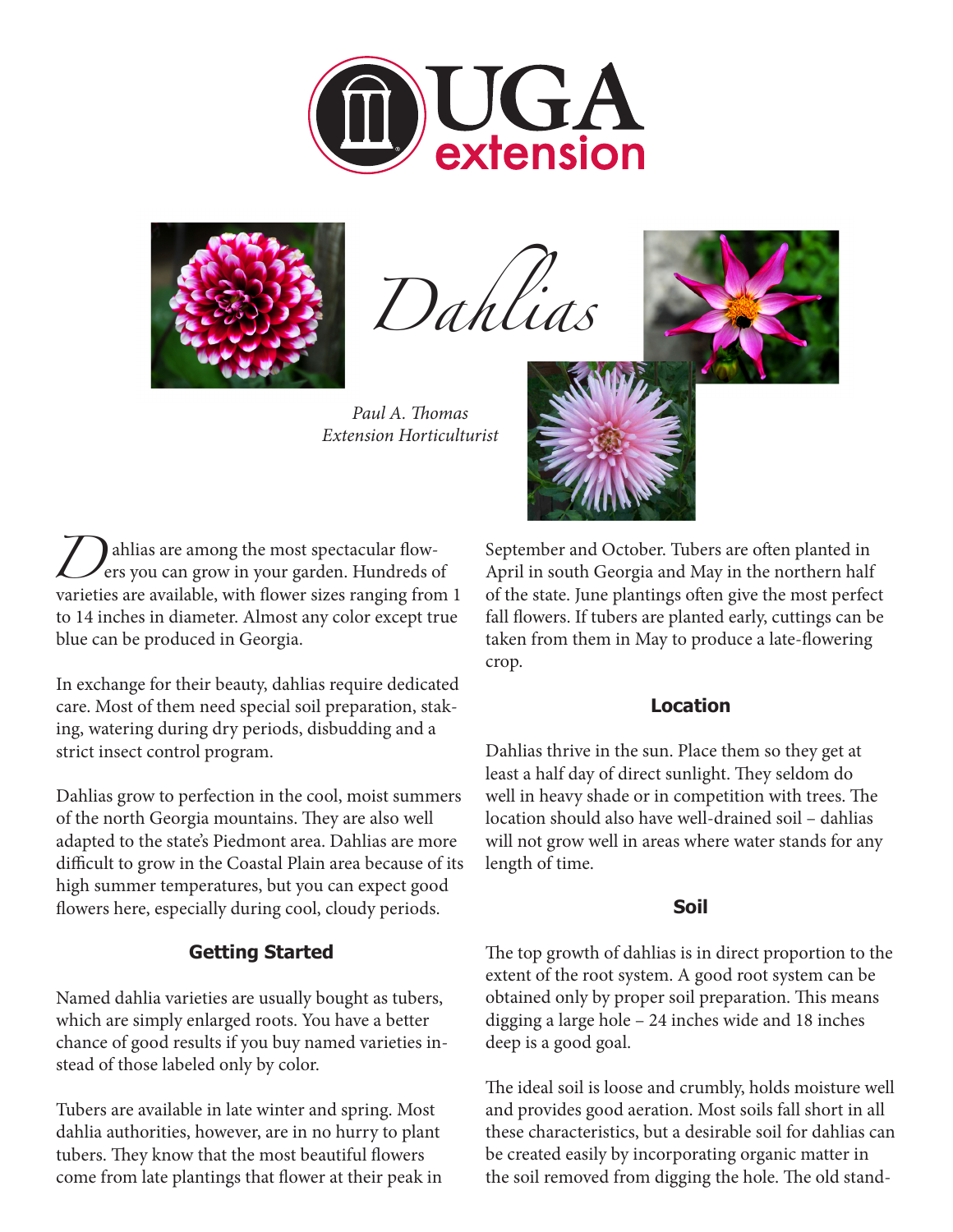by organic matter is well-rotted cow manure. If this is not available, materials such as peat moss, pine bark or decomposed leaf mold are acceptable substitutes. Mix ⅓ organic matter with ⅔ soil. If your soil is on the acid side, add a cup of agricultural lime to the mixture.

#### **Planting Procedure**

If you are short on time, plant the tubers in pots or gallon cans and transfer them to the ground when you have time to prepare the soil properly. The tubers are usually placed 4 to 6 inches deep. Be generous in spacing. Most varieties need to be at least 3 to 4 feet apart.

#### **Fertilization**

If cow manure is used as a soil amendment, it is not necessary to add fertilizer at planting time. If peat moss, pine bark, leaf mold or similar materials are used, about ¼ cup of balanced fertilizer per plant should be adequate when preparing the soil. Each month thereafter, fertilize the dahlias with ⅛ to ¼ cup per plant of balanced fertilizer. When the plants are large (5 to 6 feet), increase the rate to  $\frac{1}{2}$  cup per plant. An analysis with a 1-1-1 ratio such as 8-8-8 is good. Most other fertilizer analyses that give satisfactory results in vegetable and flower gardens can be used

successfully for dahlias.

# **Watering**

Dahlia plants are composed mostly of water. Don't expect good flowers unless you plan to water during dry periods. Give the plants a good soaking once a week. Light surface applications will not do the job.

To conserve the water you apply, mulch the plants. A wide variety of materials can be used successfully, including pine straw, grass clippings, pine bark and black mulching

plastic. If a mulch is not used, watering twice a week during dry periods will be desirable.

# **Disbudding and Pinching**

When the young plant has produced three or four pairs of leaves, **pinch** out the top. This is done to cause the plant to produce side limbs.

**Disbudding** is another vital cultural practice. It involves nothing more than removing some of the flower and growth buds on each flower stem. Beginners are sometimes reluctant to do this. Unless dahlias are disbudded, however, they will not produce large, perfectly formed flowers on long stems.

When the flower buds of the tip cluster are about the size of peas, remove all but one. At the same time, pinch out the small, tender growth buds in the leaf ax-

# **Rooting Cuttings**

Allow only one shoot to develop from the tuber. The other "slips" can be removed and rooted easily if you want additional plants. To do this, wait until the growth is approximately 10 to 12 inches high. Pull the soil back from around the underground stems and cut off the extra shoots near where they emerge from the tuber. The cuttings should develop sufficient roots for transplanting in two to three weeks. After transplanting,

shade the young plants for a week with newspaper or similar material. Water carefully during this period.

# **Staking**

You'll be in for a big disappointment if you don't stake your dahlias. Since most of the better varieties grow tall, they cannot support themselves when they reach maturity. A heavy wind or rain will destroy them.

Stakes need to be at least 6 feet long to be useful. Drive them about 1 foot into the ground. The easiest time to do this is at planting time. Some growers prefer two stakes about 18 inches apart to support each plant.

When the plants are about 1 foot tall, tie them to the stakes with soft string or cloth strips. Repeat about once a month as the plant grows taller. The limbs that bear the flowers especially need support.

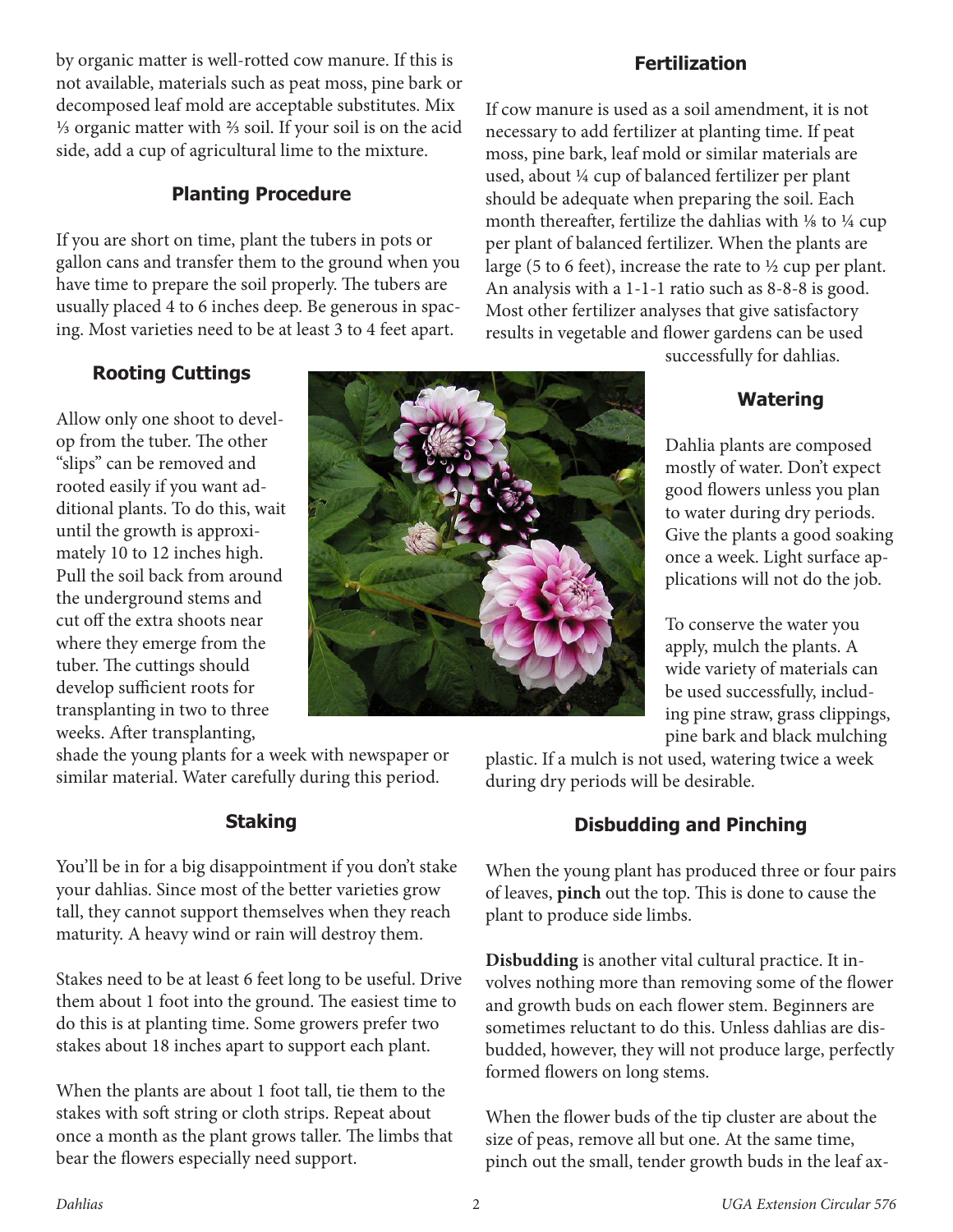ils of the top set of leaves on the stem. You might also need to do the same for the buds coming from the base of the next set of leaves if the variety produces short stems.

Remember that dahlias produce more flower buds than the plant can supply with food. Disbudding is necessary to channel sufficient food to a select number of flowers.

# **Digging Tubers**

Overwintering tubers of good dahlia varieties in the ground is an unwise practice. A severe winter may kill them all. Most dahlia growers dig the tubers after the first frost.

Careless digging can destroy the tubers. Note in Figure 1 that the "eyes" or growth buds occur only in the area connecting with the underground stem. If the tubers are pulled off or if they break off, the buds are almost always lost and the tubers are worthless.



**Figure 1.** The "eyes" or growth buds occur only in the area connecting with the underground stem. If the tubers are pulled off or if they break off, the buds are almost always lost and the tubers are worthless.

Allow the dug tubers to dry for a day before you store them. A 35 degrees F to 50 degrees F storage temperature is desirable. If the storage area is moist, store the clumps without packing. Many growers store them in large boxes and cover the clumps with dry vermiculite or similar dry materials.

# **Dividing Tubers**

A single tuber planted in the spring will multiply into a number of tubers by late summer. If the clump is not divided, many stems will emerge the following spring. This is not desirable. The most vigorous plants with the best flowers come from individual plants and not from clumps. For this reason, divide dahlia tubers each year. This is done by carefully cutting the tubers apart with a sharp knife as illustrated in Figure 2. Since each tuber must have an eye or growth bud, many dahlia growers delay dividing until early spring when the buds have swollen and can easily be seen.



**Figure 2.** A cluster of tubers can be separated by cutting with a sharp knife. Be sure each tuber contains a portion of the underground stem with an eye.

# **Cutting Flowers**

To prevent wilting, cut only in the early morning or late afternoon. Place flowers in warm water immediately after cutting. The temperature should be warm but not uncomfortably hot to the touch. Cut flowers only after they open to mature size – they will not open after cutting. Also, they are less likely to wilt after reaching maturity.